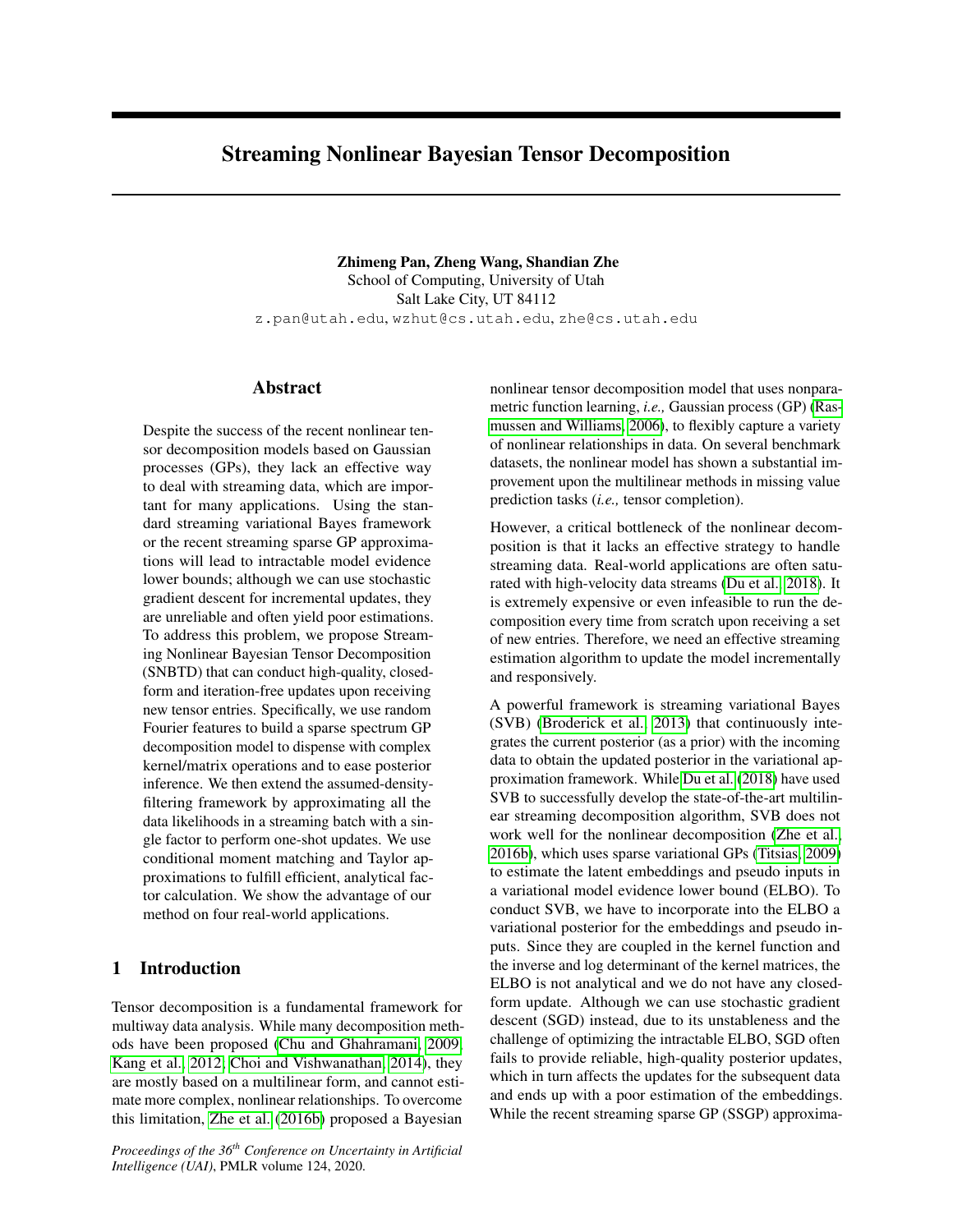tion [\(Bui et al., 2017\)](#page-9-8) can avoid incrementally updating the pseudo inputs, introducing a variational posterior of the embeddings still leads to an intractable ELBO, for which we may still have to rely on SGD.

To address these issues, we propose SNBTD, a streaming nonlinear Bayesian tensor decomposition approach that performs high-quality, closed-form, and iteration-free posterior updates upon receiving new tensor entries, and hence is highly efficient to process data streams. Specifically, we first use random Fourier features to develop a nonlinear tensor decomposition model that can be viewed as a sparse spectral representation of the GP decomposition model in [\(Zhe et al., 2016b\)](#page-9-3). We augment the model with feature weights to incorporate a linear structure so as to dispose of complex kernel computation and matrix operations. Thereby, we ease the posterior inference while preserving the nonlinear learning capability. Next, for efficient and reliable streaming inference, we extend the assumed-density-filtering (ADF) framework [\(Boyen and](#page-9-9) [Koller, 2013\)](#page-9-9) by using one single factor to approximate the likelihood of all the entries in each streaming batch. In this way, we avoid iteratively optimizing many approximation factors and instead perform real-time, one-shot update that is much faster. Finally, to bypass the intractable moment matching, we use conditional moment matching, quadrature and Taylor expansions to fulfill efficient, closed-form calculation of the approximate factor.

For evaluation, we examined SNBTD on four real-world, large-scale applications, including both binary and continuous tensors. We compared with POST [\(Du et al., 2018\)](#page-9-5), the state of the art streaming tensor decomposition based on the multilinear, CP form [\(Harshman, 1970\)](#page-9-10), and nonlinear streaming decomposition implemented with SVB and SSGP approximations. In both running and final predictive performance, our method consistently outperforms all the competing approaches, mostly by a large margin. Meanwhile, SNBTD spends running time much less than or comparable to POST, and is much faster than the oneby-one update as in ADF and the alternative nonlinear streaming decomposition methods.

# 2 Background

**Tensor Decomposition.** We denote a  $K$ -mode tensor by  $\mathcal{Y} \in \mathbb{R}^{d_1 \times \ldots \times d_K}$ . Each mode k consists of  $d_k$ entities or nodes. We index each entry with a tuple  $\mathbf{i} = (i_1, \dots, i_K)$  and denote the entry value by  $y_i$ . For decomposition, we introduce  $K$  latent embedding matrices  $\mathcal{U} = \{U^1, \dots, U^K\}$  to represent the entities in all the K modes. Each  $\mathbf{U}^k$  is  $d_k \times r_k$  and the rows are the embedding vectors of the nodes in mode  $k$ . We aim to use  $U$  to reconstruct the observed entries in  $Y$ . A classical method is Tucker decomposition [\(Tucker, 1966\)](#page-9-11), which assumes  $\mathcal{Y} = \mathcal{W} \times_1 \mathbf{U}^1 \times_2 \ldots \times_K \mathbf{U}^K$ , where

 $W \in \mathbb{R}^{r_1 \times \ldots \times r_K}$  is a parametric tenor and  $\times_k$  is the mode-k tensor-matrix product [\(Kolda, 2006\)](#page-9-12), which is very similar to matrix-matrix product. When we set all  $r_k = r$  and W to be diagonal, Tucker decomposition becomes CANDECOMP/PARAFAC (CP) decomposition [\(Harshman, 1970\)](#page-9-10).

While many tensor decomposition methods have been proposed, *e.g.,* [\(Chu and Ghahramani, 2009;](#page-9-0) [Kang et al.,](#page-9-1) [2012;](#page-9-1) [Choi and Vishwanathan, 2014\)](#page-9-2), most of them are inherently based on the Tucker or CP decomposition forms. However, since both forms are mutilinear to the embeddings, they are incapable of capturing more complex, nonlinear relationships in data. To overcome this limitation, [Zhe et al.](#page-9-3) [\(2016b\)](#page-9-3) proposed a nonparametric tensor decomposition model, which learns the entry value as a (possible) nonlinear function of the embeddings,  $y_{\mathbf{i}} = f(\mathbf{x}_{\mathbf{i}})$ , where  $\mathbf{x}_{\mathbf{i}} = [\mathbf{U}^1(i_1, :), \dots, \mathbf{U}^K(i_K, :)]$  is the concatenation of the latent embeddings associated with each entry i. To flexibly estimate  $f(\cdot)$ , [Zhe et al.](#page-9-3) [\(2016b\)](#page-9-3) assigned a Gaussian process (GP) [\(Rasmussen](#page-9-4) [and Williams, 2006\)](#page-9-4) prior. Therefore, for any collection of observed entries,  $\mathcal{D} = {\mathbf{i}_1, \dots, \mathbf{i}_N}$ , the function values  $\mathbf{f} = [f(\mathbf{x}_{i_1}), \dots, f(\mathbf{x}_{i_N})]^\top$  follow a multivariate Gaussian distribution,

<span id="page-1-0"></span>
$$
p(\mathbf{f}|\mathcal{U}) = \mathcal{N}(\mathbf{f}|\mathbf{0}, \mathbf{K}_{NN})
$$
 (1)

where  $\mathbf{K}_{NN}$  is a kernel matrix on  $\mathbf{X} = [\mathbf{x}_{i_1}, \dots \mathbf{x}_{i_N}]^\top$ and each element is a covariance (kernel) function of the corresponding input vectors:  $[\mathbf{K}_{NN}]_{n,t} = \kappa(\mathbf{x}_{i_n}, \mathbf{x}_{i_t}).$ Given f, we use a noise model  $p(y|f)$  to generate the observed entry values y. For example, we can use a Gaussian noise model for continuous entries,  $p(y|f)$  =  $\mathcal{N}(\mathbf{y}|\mathbf{f}, \tau^{-1}\mathbf{I})$ , where  $\tau$  is the inverse noise variance. When the number of observed entries  $N$  is large, the computation of the  $N \times N$  covariance matrix **K** (and its inverse/determinant) in [\(1\)](#page-1-0) will be prohibitively costly. To scale up to large data, [Zhe et al.](#page-9-3) [\(2016b\)](#page-9-3) followed the sparse variational GP framework [\(Titsias, 2009;](#page-9-7) [Hensman](#page-9-13) [et al., 2013\)](#page-9-13) to derive a tractable variational model evidence lower bound (ELBO), by introducing a small set of M pseudo inputs  $\mathbf{Z} = {\mathbf{z}_1, \dots, \mathbf{z}_M}$   $(M \ll N)$ . Take continuous tensors as an example. The ELBO is given by

$$
\mathcal{L} = \frac{1}{2} \log |\mathbf{K}_{MM}| - \frac{1}{2} \log |\mathbf{K}_{MM} + \tau \mathbf{K}_{MN} \mathbf{K}_{NM}|
$$
  
+ 
$$
\frac{\tau}{2} \text{tr}(\mathbf{K}_{MM}^{-1} \mathbf{K}_{MN} \mathbf{K}_{NM}) - \frac{\tau}{2} \sum_{t=1}^{N} k_{nn} + \frac{N}{2} \log(\tau)
$$
  
+ 
$$
\frac{1}{2} \tau^2 \mathbf{y}^\top \mathbf{K}_{NM} (\mathbf{K}_{MM} + \tau \mathbf{K}_{MN} \mathbf{K}_{NM})^{-1} \mathbf{K}_{MN} \mathbf{y}
$$
  
- 
$$
\frac{\tau}{2} \sum_{n} y_n + \text{const},
$$
 (2)

<span id="page-1-1"></span>where  $\mathbf{K}_{MM}$  is the kernel matrix on the pseudo inputs  $\mathbf{Z}, \mathbf{K}_{MN}$  is the cross kernel between  $\mathbf{Z}$  and  $\mathbf{X}$ , each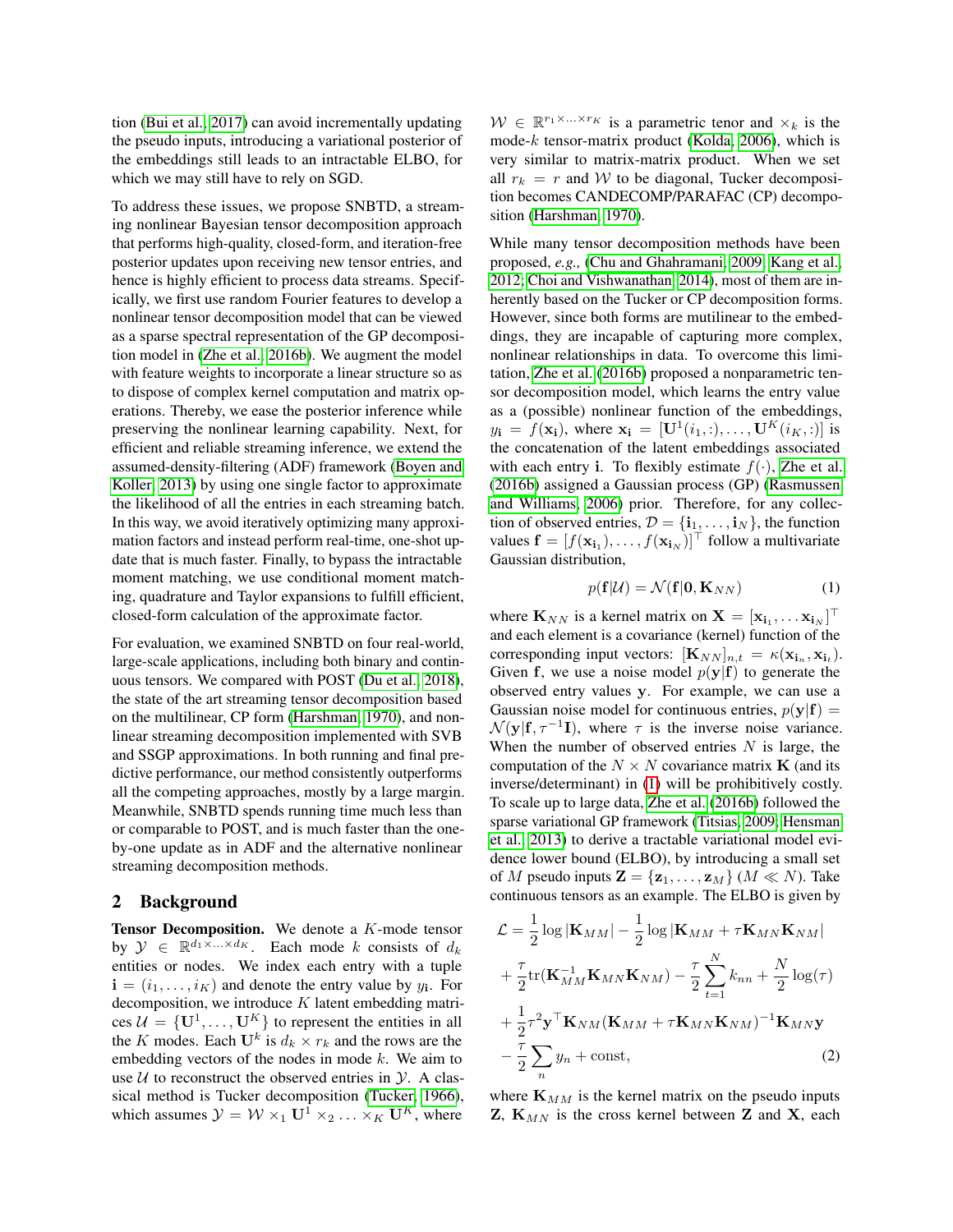$[\mathbf{K}_{MN}]_{mn} = \kappa(\mathbf{z}_m, \mathbf{x}_{\mathbf{i}_n}), \mathbf{K}_{NM} = \mathbf{K}_{MN}^{\top}$  and  $k_{nn} =$  $\kappa(\mathbf{x}_{i_n}, \mathbf{x}_{i_n})$ . Now, all the inverse and (log) determinants are calculated on small matrices of size  $M \times M$ . The computation is scalable to large  $N$ . We maximize the ELBO [\(2\)](#page-1-1) to estimate the embeddings  $U$ .

Streaming Inference. Streaming variational Bayes (SVB) [\(Broderick et al., 2013\)](#page-9-6) is a general posterior inference framework for streaming data. Denote by  $\theta$  all the latent random variables in the model, by  $\mathcal{D}_t$ all the observed data before the next streaming batch  $\mathcal{B}_t$  arrives, and by  $q(\theta)$  the current variational posterior, *i.e.*,  $q(\theta) \approx p(\theta | \mathcal{D}_t)$ . According to Bayes' rule, we have  $p(\theta | \mathcal{D}_t \cup \mathcal{B}_t) \propto p(\theta | \mathcal{D}_t) p(\mathcal{B}_t | \theta)$ . Therefore, to incrementally update the posterior after receiving  $\mathcal{B}_t$ , SVB uses  $q(\theta)$  as the prior and finds  $q^*(\theta)$  =  $\mathrm{argmin}_{\hat{q}(\bm{\theta})} \, \mathrm{KL}\big(\hat{q}(\bm{\theta})\|q(\bm{\theta})p(\mathcal{B}_t|\bm{\theta})/C\big),$  where  $C$  is the normalization constant and KL is the Kullback-Leibler divergence. This is equivalent to maximizing a vari-ational ELBO [\(Wainwright et al., 2008\)](#page-9-14),  $q^*(\theta)$  =  $\arg \max_{\hat{q}} -KL(\hat{q}(\boldsymbol{\theta}) || q(\boldsymbol{\theta})) + \mathbb{E}_{\hat{q}(\boldsymbol{\theta})}\log[p(\mathcal{B}_t | \boldsymbol{\theta})].$  Then SVB set  $a^*(\boldsymbol{\theta})$  to  $g(\boldsymbol{\theta})$  to finish the undate. At the very SVB set  $q^*(\theta)$  to  $q(\theta)$  to finish the update. At the very beginning, we set  $q(\theta)$  to be the original prior  $p(\theta)$  in the model. Every time when a new batch of data points arrive, we repeat this procedure to update the variational posterior. For convenience and efficiency, we usually use a factorized posterior  $q(\theta) = \prod_i q(\theta_i)$  and iteratively perform mean-field update for each  $q(\theta_i)$ . Note that we never need to retrospectively access the previously seen data — they are summarized in the current posterior.

## 3 Model

While SVB is powerful, it does not support point estimations. To apply SVB for nonlinear decomposition (see [\(1\)](#page-1-0) and [\(2\)](#page-1-1)), we have to treat the embeddings  $U$  and pseudo inputs Z as random variables. That means, we need to introduce a variatonal posterior,  $q(\mathcal{U}, \mathbf{Z})$ , and take the expectation of  $\mathcal L$  in [\(2\)](#page-1-1) to construct a new ELBO for streaming updates,  $\mathcal{L}^+ = - \mathrm{KL}\big(q(\mathcal{U}, \mathbf{Z}) \| p(\mathcal{U}, \mathbf{Z})\big) + \mathbb{E}_{q(\mathcal{U}, \mathbf{Z})}[\mathcal{L}],$ where  $p(U, Z)$  is the current variational posterior (now served as the prior). However, since  $U$  and  $Z$  are coupled in kernels and therefore in the matrix inverse and log determinant, the expectation  $\mathbb{E}_{q(\mathcal{U},\mathbf{Z})}[\mathcal{L}]$  is not analytical. We do not have any efficient, closed-form updates to optimize  $\mathcal{L}^+$ . Although we can use stochastic gradient descent (SGD) (with the reparameterization trick [\(Kingma](#page-9-15) [and Welling, 2013\)](#page-9-15)), it often fails to provide a reliable, high-quality estimation of the variational posterior. First, the intractable  $\mathcal{L}^+$  is complex and challenging to optimize. Second, without knowing the explicit form of  $\mathcal{L}^+$ , it is hard to diagnosis the convergence of the stochastic optimization. The algorithm may stop at a place far from local optimums. The inferior posterior estimation can further affect the incremental updates in the subsequent data stream, finally leading to very poor learning results.

Recently, [Bui et al.](#page-9-8) [\(2017\)](#page-9-8) proposed a streaming sparse GP approximation that can avoid estimating the posterior of the pseudo inputs. However, for streaming tensor decomposition, we still need to plug in a variational posterior of the embeddings that are coupled in the kernel and complex matrix operations in the ELBO (which is even more complex than [\(2\)](#page-1-1), see (8) in their paper). The new ELBO is therefore also intractable and we may still have to seek for stochastic optimization.

To address these issues, we propose a novel Bayesian nonlinear tensor decomposition model. Our model has the same nonlinear function learning capability, but the log joint probability is free of the complex kernel and matrix operations, and therefore the posterior inference is much easier. We then develop efficient, closed-form updates for streaming posterior inference. Our model is presented as follows.

#### 3.1 Nonlinear Decomposition with Random Fourier Features

We first consider the spectral representation of a stationary kernel (or covariance) function  $\kappa(\mathbf{a}_1, \mathbf{a}_2) = \kappa(\mathbf{a}_1 - \mathbf{a}_2)$ . According to Bochner's theorem [\(Akhiezer and Glazman,](#page-9-16) [2013\)](#page-9-16),  $\kappa(\cdot)$  is the Fourier transform of a non-negative measure  $\omega(\mathbf{s})$ . When  $\kappa(\cdot)$  is scaled properly,  $\omega(\mathbf{s})$  is proportional to a probability density,  $\omega(\mathbf{s}) = \kappa(\mathbf{0})p_{\omega}(\mathbf{s}),$ which is called the spectral density of  $\kappa(\cdot)$ . Based on this fact, we have  $\kappa(\mathbf{a}_1, \mathbf{a}_2) = \kappa(\mathbf{a}_1 - \mathbf{a}_2) =$  $\int \omega(\mathbf{s}) e^{i\mathbf{s}^\top(\mathbf{a}_1-\mathbf{a}_2)} d\mathbf{s} = \kappa(\mathbf{0}) \mathbb{E}_{p_\omega(\mathbf{s})} [e^{i\mathbf{s}^\top \mathbf{a}_1} (e^{i\mathbf{s}^\top \mathbf{a}_2})^\dagger],$ where † denotes the complex conjugate. Since the kernel function is essentially an expectation, we can draw M independent frequencies  $\mathbf{S} = [\mathbf{s}_1, \dots, \mathbf{s}_M]^\top$  from  $p_\omega(\cdot)$ and approximate  $\kappa(\mathbf{a}_1, \mathbf{a}_2)$  as a Monte-Carlo summation,

$$
\kappa(\mathbf{a}_1, \mathbf{a}_2) \approx \frac{\kappa(\mathbf{0})}{M} \sum_{m=1}^M e^{i\mathbf{s}_m^{\top} \mathbf{a}_1} (e^{i\mathbf{s}_m^{\top} \mathbf{a}_2})^{\dagger}
$$

$$
= \frac{\kappa(\mathbf{0})}{M} \sum_{m=1}^M \left( \cos(\mathbf{s}_m^{\top} \mathbf{a}_1) \cos(\mathbf{s}_m^{\top} \mathbf{a}_2) + \sin(\mathbf{s}_m^{\top} \mathbf{a}_1) \sin(\mathbf{s}_m^{\top} \mathbf{a}_2) \right)
$$

Therefore, we have

$$
\kappa(\mathbf{a}_1, \mathbf{a}_2) \approx \frac{k(\mathbf{0})}{M} \phi(\mathbf{a}_1)^\top \phi(\mathbf{a}_2)
$$
 (3)

<span id="page-2-0"></span>.

where  $\phi(\cdot)$  is a 2M dimensional, random Fourier feature vector. Given any input a, we obtain  $\phi(\mathbf{a})$  =  $[\cos(\mathbf{s}_1^{\top}\mathbf{a}), \sin(\mathbf{s}_1^{\top}\mathbf{a}), \dots, \cos(\mathbf{s}_M^{\top}\mathbf{a}), \sin(\mathbf{s}_M^{\top}\mathbf{a})]^{\top}.$ 

Based on this kernel approximation, we propose our nonlinear tensor decomposition model. Specifically, given the collection of observed tensor entries  $\mathcal{D} = {\bf i}_1, \dots, {\bf i}_N$ , we first sample  $M$  independent frequencies  $S$  as aforementioned. Next, we sample a feature weight vector w from  $p(\mathbf{w}) = \mathcal{N}(\mathbf{w}|\mathbf{0}, \frac{k(\mathbf{0})}{M}\mathbf{I})$ . Then we sample each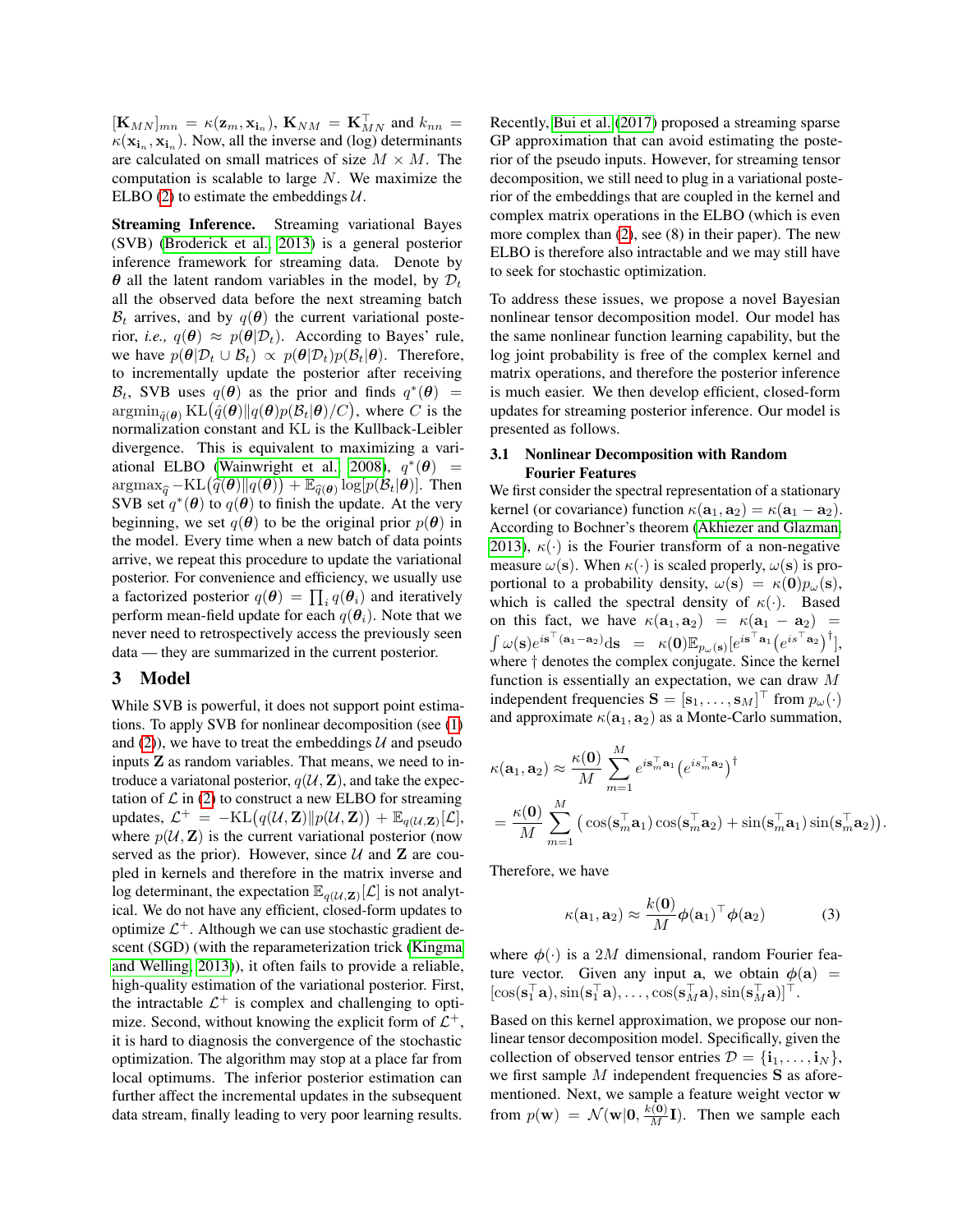observed entry  $\mathbf{i}_n$  from a noise model with a linear structure,  $p(y_{i_n} | \mathcal{U}, \mathbf{w}, \mathbf{S}) = p(y_{i_n} | \mathbf{w}^\top \boldsymbol{\phi}(\mathbf{x_{i_n}}))$ . For example, we use  $p(y_{\mathbf{i}_n}|\mathbf{w}^\top \boldsymbol{\phi}(\mathbf{x}_{\mathbf{i}_n})) = \Phi((2y_{\mathbf{i}_n} - 1)\mathbf{w}^\top \boldsymbol{\phi}(\mathbf{x}_{\mathbf{i}_n}))$ for binary tensors, where  $\Phi(\cdot)$  is the cumulative density function (CDF) of the standard normal distribution, and for continuous tensors,  $p(y_{i_n}|\mathbf{w}^\top \boldsymbol{\phi}(\mathbf{x_{i_n}}))$  =  $\mathcal{N}(y_{i_n}|\mathbf{w}^{\top}\boldsymbol{\phi}(\mathbf{x}_{i_n}), \tau^{-1}),$  where  $\tau$  is the inverse noise variance. Here  $x_{i_n}$  is the concatenation of the latent embeddings associated with entry  $\mathbf{i}_n$ .

In our paper, we will focus on the RBF kernel,  $k(\mathbf{x_{i_m}}, \mathbf{x_{i_n}}) = \exp(-\frac{\|\mathbf{x_{i_m}} - \mathbf{x_{i_n}}\|^2}{\sigma^2})$ . Since the inputs consist of the latent embeddings. We can let the length-scale  $\sigma$  be absorbed into the latent embeddings and only estimate the embeddings. The results are equivalent. In other words, we can simply set  $\sigma$  to 1. Then we have  $\kappa(\mathbf{0}) = 1$  and  $p_{\omega}(\cdot) = \mathcal{N}(\cdot | \mathbf{0}, \mathbf{I})$  (from the Fourier transform of the RBF kernel). We assign a standard Gaussian prior over the embeddings  $U$ . For binary tensors, the joint probability of our model is

$$
p(\mathcal{U}, \mathbf{S}, \mathbf{w}, \mathcal{D}) = \prod_{k=1}^{K} \prod_{j=1}^{d_k} \prod_{t=1}^{r_k} \mathcal{N}(u_{jt}^k | 0, 1)
$$

$$
\cdot \prod_{m=1}^{M} \prod_{j=1}^{R} \mathcal{N}(s_{mj} | 0, 1) \mathcal{N}(\mathbf{w} | 0, M^{-1} \mathbf{I})
$$

$$
\cdot \prod_{i \in \mathcal{D}} \Phi((2y_i - 1)\mathbf{w}^\top \phi(\mathbf{x}_i)), \tag{4}
$$

where  $s_{mj} = [\mathbf{S}]_{mj}$ ,  $u_{jt}^k = [\mathbf{U}^k]_{jt}$  and  $R = \sum_k r_k$ . For continuous entries, we place a Gamma prior over the inverse noise variance  $\tau$ . The joint probability is given by

$$
p(\mathcal{U}, \mathbf{S}, \mathbf{w}, \tau, \mathcal{D}) = \prod_{k=1}^{K} \prod_{j=1}^{d_k} \prod_{t=1}^{r_k} \mathcal{N}(u_{jt}^k | 0, 1)
$$

$$
\cdot \prod_{m=1}^{M} \prod_{j=1}^{R} \mathcal{N}(s_{mj} | 0, 1) \mathcal{N}(\mathbf{w} | 0, M^{-1} \mathbf{I})
$$

$$
\cdot \text{Gamma}(\tau | c_0, d_0) \prod_{\mathbf{i} \in \mathcal{D}} \mathcal{N}(y_{\mathbf{i}} | \mathbf{w}^\top \boldsymbol{\phi}(\mathbf{x}_{\mathbf{i}}), \tau^{-1}). \quad (5)
$$

Note that if we marginalize out the feature weights w, we will recover the kernel matrix and obtain a joint multivariate Gaussian likelihood of  $y = [y_{i_1}, \dots y_{i_N}]$  similar to [\(1\)](#page-1-0). Hence, our model is essentially a sparse spectrum approximation of the GP decomposition model in [\(1\)](#page-1-0), where the kernel is approximated with the inner-product of the random Fourier features [\(3\)](#page-2-0). Here, we keep w and the linear structure in the likelihood so that our joint probability will not include any complicated kernel computation and matrix operations, such as inverse and log determinant. Therefore, it is much simpler than the ELBO of the variational sparse GP (see [\(2\)](#page-1-1)), and the posterior inference of the embeddings can be easier and more convenient.

### 4 Algorithm

We now present SNBTD, the streaming posterior inference algorithm of our nonlinear tensor decomposition model. In general, we assume the observed tensor entries are streamed in a series of small batches,  $\{\mathcal{B}_1, \mathcal{B}_2, \ldots\}$ . Different batches do not necessarily include the same number of entries. We aim to update the posterior of the latent embeddings  $U$ , the weights w and the frequencies S upon receiving each batch  $\mathcal{B}_t$ , without using the previously accessed batches  $\{\mathcal{B}_1, \ldots, \mathcal{B}_{t-1}\}.$ 

#### <span id="page-3-3"></span>4.1 One-Shot Posterior Update

First, to avoid optimizing intractable ELBOs as in SVB, we explore assumed-density-filtering (ADF) [\(Boyen and](#page-9-17) [Koller, 1998\)](#page-9-17), which processes data points one by one and upon each data point applies expectation propagation (EP) [\(Minka, 2001\)](#page-9-18) to update the posterior (analytically). Specifically, let us consider binary tensors as an example. When a new data point  $(i, y_i)$  arrives, we first replace the prior in our model [\(4\)](#page-3-0) by the current posteriors  $q(\mathcal{U}, \mathbf{w}, \mathbf{S})$ . We then combine with the likelihood of the data point to construct a blending distribution,  $p_b(\mathcal{U}, \mathbf{S}, \mathbf{w}) \propto q(\mathcal{U}, \mathbf{S}, \mathbf{w}) \Phi((2y_i - 1)\mathbf{w}^\top \boldsymbol{\phi}(\mathbf{x_i})).$  Since the blending distribution is intractable to compute, we project it to the exponential family to obtain the updated posterior (with a nice and easy form). The projection is done by moment matching, which is the key step of EP and essentially minimizes the KL divergence between  $p_b$ and the approximate posterior. To illustrate it, suppose  $q(\mathcal{U}, \mathbf{w}, \mathbf{S})$  includes a fully factorized Gaussian distribution for U. To update each  $q(u_{jt}^k) = \mathcal{N}(u_{jt}^k | \mu_{jt}^k, v_{jt}^k),$ we need to compute the first and second order moments,  $\mathbb{E}_{p_b}[u^{k}_{jt}]$  and  $\mathbb{E}_{p_b}[(u^{k}_{jt})^2]$ , and find a Gaussian distribution with the same moments. The matched Gaussian is the updated posterior. Obviously, this is can be done by setting  $\mu_{jt}^k = \mathbb{E}_{p_b}[u_{jt}^k]$  and  $v_{jt}^k = \mathbb{E}_{p_b}[(u_{jt}^k)^2] - \mathbb{E}_{p_b}[u_{jt}^k]^2$ .

<span id="page-3-1"></span><span id="page-3-0"></span>Although ADF is efficient, it only handles one data point at a time. When we receive a batch of entries  $B_t =$  $\{i_1, \ldots, i_N\}$ , ADF cannot jointly integrate all the data points to improve the robustness/quality of the posterior update. To address this problem, one can return to the standard EP, where we introduce a factor  $f_n(\mathcal{U}, \mathbf{S}, \mathbf{w})$  in the exponential family to approximate the likelihood of each data point *n*,

<span id="page-3-2"></span>
$$
p_b(\mathcal{U}, \mathbf{S}, \mathbf{w}) \propto q(\mathcal{U}, \mathbf{S}, \mathbf{w}) \prod_{\mathbf{i}_n \in \mathcal{B}_t} \Phi((2y_{\mathbf{i}_n} - 1)\mathbf{w}^\top \phi(\mathbf{x}_{\mathbf{i}_n}))
$$
  
\n
$$
\approx \widehat{q}(\mathcal{U}, \mathbf{S}, \mathbf{w}) \propto q(\mathcal{U}, \mathbf{S}, \mathbf{w}) \prod_{\mathbf{i}_n \in \mathcal{B}_t} \widehat{f}_n(\mathcal{U}, \mathbf{S}, \mathbf{w}).
$$
 (6)

We then iteratively update each approximate factor  $f_n$ with three steps: (1) computing the calibrating distribution,  $q^{n} \propto \hat{q}/\hat{f}_n$ , (2) constructing a tilted distribution<br>  $\propto a^{n} (U \mathbf{S} \mathbf{w}) \Phi((2u - 1)\mathbf{w}^{\top} \phi(\mathbf{x}))$  then projecting  $\propto q^{n}(\mathcal{U}, \mathbf{S}, \mathbf{w}) \Phi((2y_i - 1)\mathbf{w}^\top \boldsymbol{\phi}(\mathbf{x_i})),$  then projecting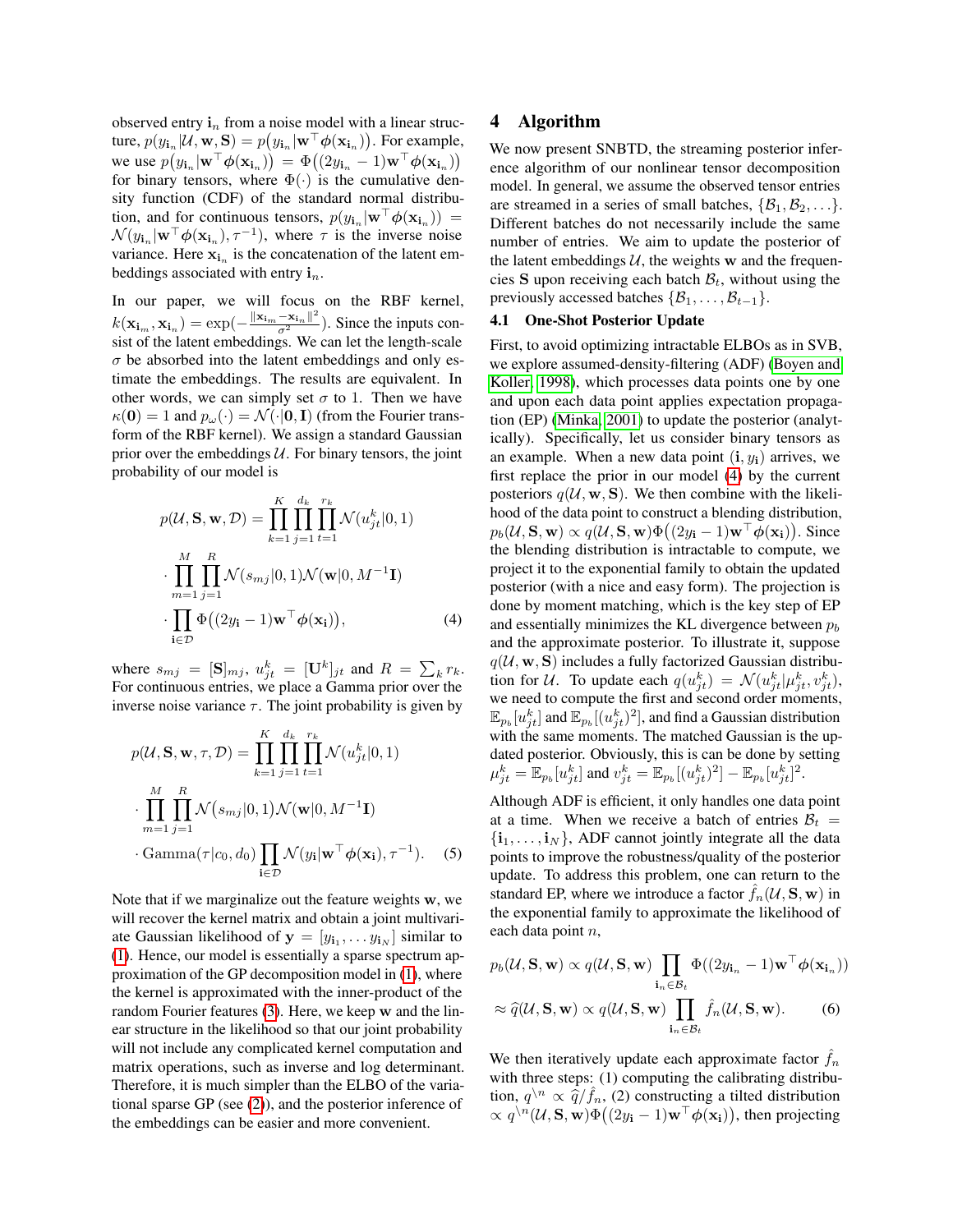it back to the exponential family to obtain  $q^*(\mathcal{U}, \mathbf{S}, \mathbf{w})$ via moment matching, and (3) updating the approximate factor,  $\hat{f}_n \propto q^*/q^{\setminus n}$ .

While the standard EP can jointly exploit the information of the data batch, it needs extra storage for the approximate factor of each data point and iteratively updates all the factors. Therefore, it is much more costly than ADF. In order to unify the benefits of both ADF and EP, we use one single factor to approximate the product of all the likelihoods,

$$
\hat{f}(\mathbf{U}, \mathbf{S}, \mathbf{w}) \approx \prod_{\mathbf{i}_n \in \mathcal{B}_t} \Phi((2y_{\mathbf{i}_n} - 1)\mathbf{w}^\top \boldsymbol{\phi}(\mathbf{x}_{\mathbf{i}_n})).
$$

We then have

$$
p_b(\mathcal{U}, \mathbf{S}, \mathbf{w}) \approx \hat{q}(\mathcal{U}, \mathbf{S}, \mathbf{w}) \propto q(\mathcal{U}, \mathbf{S}, \mathbf{w}) \hat{f}(\mathbf{U}, \mathbf{S}, \mathbf{w}).
$$

Now the calibrating distribution to update  $\hat{f}$  is simply the prior (*i.e.*, the current posterior)  $q(\mathcal{U}, \mathbf{S}, \mathbf{w})$ , and so the tilted distribution is  $p_b(\mathcal{U}, S, w)$ . We then use moment matching to obtain  $q^*(\mathcal{U}, \mathbf{S}, \mathbf{w})$ . Since there is only one approximate factor and we do not need to update other factors (iteratively), the optimal  $\hat{f}$  is obtained by matching the moments just once. Furthermore, because there are no iterations, we even do not need to explicitly update  $f$ ; instead, we can directly set the current posterior  $q(\mathcal{U}, \mathbf{S}, \mathbf{w})$  to  $q^*(\mathcal{U}, \mathbf{S}, \mathbf{w})$  and prepare for the next batch. In this way, we fulfill a one-shot update as in ADF, but we jointly integrate all the data points to improve the quality/robustness of the posterior update; our method is even more efficient, because we do not go through each data point and match the moments one by one. Similarly, for continuous data, we use the current posterior  $q(\mathcal{U}, \mathbf{S}, \mathbf{w}, \tau)$  as the prior and construct the blending distribution,  $p_b(\mathcal{U}, S, w, \tau) \propto$  $q(\mathcal{U}, \mathbf{S}, \mathbf{w}, \tau) \prod_{\mathbf{i} \in \mathcal{B}_t} \mathcal{N}(y_{\mathbf{i}} | \mathbf{w}^\top \boldsymbol{\phi}(\mathbf{x}_\mathbf{i}), \tau^{-1})$  (see [\(5\)](#page-3-1)). We then introduce one single approximate factor  $f({\bf U},{\bf S},{\bf w},\tau)$  $\prod_{\mathbf{i}\in\mathcal{B}_t}\mathcal{N}(y_\mathbf{i}|\mathbf{w}^\top\boldsymbol{\phi}(\mathbf{x_i}),\tau^{-1})$  to perform the one-shot update.

## 4.2 Closed-Form Moment Approximation

The next step is to compute the moments from the blending distribution  $(p_b(\mathcal{U}, \mathbf{w}, \mathbf{S}))$  for binary and  $p_b(\mathcal{U}, \mathbf{w}, \mathbf{S}, \tau)$  for continuous tensors), to update the posterior upon receiving new entry batch  $\mathcal{B}_t$ . However, the exact moments are infeasible to compute, because the embeddings  $U$  and frequencies **S** are coupled in the nonlinear random Fourier features in the data likelihood (see [\(4\)](#page-3-0) and [\(5\)](#page-3-1)). To address this issue, we use the conditional moment matching [\(Wang and Zhe, 2019\)](#page-9-19), Gauss-Hermite quadrature and Taylor expansion to fulfill an effective, closed-form moment approximation, based on which we can conduct highly-efficient and reliable posterior updates.

Specifically, let us first consider binary tensors. We will use a factorized posterior,

$$
q(\mathcal{U}, \mathbf{S}, \mathbf{w}) = \prod_{k=1}^{K} \prod_{j=1}^{d_k} \prod_{t=1}^{r_k} q(u_{jt}^k) \prod_{m=1}^{M} \prod_{j=1}^{R} q(s_{mj}) \cdot q(\mathbf{w})
$$

where each  $q(u_{jt}^k) = \mathcal{N}(u_{jt}^k | \mu_{jt}^k, v_{jt}^k), q(s_{mj}) =$  $\mathcal{N}(s_{mj}|\alpha_{mj},\rho_{mj})$  and  $q(\mathbf{w}) = \mathcal{N}(\mathbf{w}|\boldsymbol{\eta},\boldsymbol{\Sigma})$ . We first look into the update of each frequency's posterior  $q(s_{mj})$ . For convenience, we denote  $\theta = \{U, w, S\}$ . To update  $q(s_{mi})$  upon receiving  $B_t$ , we observe that the blending distribution (see [\(6\)](#page-3-2)) can be decomposed as

$$
p_b(\boldsymbol{\theta}) = p_b(\boldsymbol{\theta}_{\setminus s_{mj}}) p_b(s_{mj}|\boldsymbol{\theta}_{\setminus s_{mj}})
$$

where  $\theta_{\setminus s_{mj}} = \theta \setminus \{s_{mj}\}$  and  $p_b(s_{mj} | \theta_{\setminus s_{mj}}) \propto$  $q(s_{mj})\prod_{\mathbf{i}_n\in\mathcal{B}_t}\Phi\big((2y_{\mathbf{i}_n}-1)\mathbf{w}^\top\boldsymbol{\phi}(\mathbf{x}_{\mathbf{i}_n})\big).$  Therefore, for the first order moment (*i.e.,* mean), we have

$$
\mathbb{E}_{p_b}[s_{mj}] = \mathbb{E}_{p_b(\theta_{\backslash s_{mj}})} \mathbb{E}_{p_b(s_{mj}|\theta_{\backslash s_{mj}})}[s_{mj}].
$$
 (7)

To approximate this intractable moment, we first calculate the conditional moment  $\mathbb{E}_{p_b(s_{mj}|\theta_{\setminus})}[s_{mj}]$ . Although it still is intractable, because the expectation is only taken over a scalar and all the other random variables (*i.e.,*  $\theta_{\langle s_{mi} \rangle}$  are fixed, we can analytically represent the conditional moment via Gauss-Hermite quadrature,

$$
\mathbb{E}_{p_b(s_{mj}|\boldsymbol{\theta}_{\setminus s_{mj}})}[s_{mj}]=\frac{\sum_j \beta_j \gamma_j g(\gamma_j, \boldsymbol{\theta}_{\setminus s_{mj}})}{\sum_j \beta_j g(\gamma_j, \boldsymbol{\theta}_{\setminus s_{mj}})}=h(\boldsymbol{\theta}_{\setminus s_{mj}}),
$$

where  $\{\gamma_j, \beta_j\}$  are quadrature nodes and weights,  $g(\cdot) =$  $\prod_{\mathbf{i}_n \in \mathcal{B}_t} \Phi((2y_\mathbf{i} - 1)\mathbf{w}^\top \phi(\mathbf{x}_{\mathbf{i}_n})\mathbf{),}$  and the denominator is the quadrature for the normalizer. Note that the quadrature nodes are determined by the current posterior  $q(s_{mi})$ .

The next step is to compute the expectation of the conditional moment  $\mathbb{E}_{p_b(\boldsymbol{\theta}_{\setminus s_{mj}})}[h(\boldsymbol{\theta}_{\setminus s_{mj}})],$  which, however, is infeasible as well, because the marginal blending distribution  $p_b(\theta_{\langle s_{mi} \rangle})$  is intractable. To address this problem, we observe that due to the factorized posterior structure, the moment matching is also maintained between  $p_b(\theta_{\backslash s_{mi}})$ and  $q(\boldsymbol{\theta}_{\setminus s_{mj}})$ . In other words, we can assume they are close in high density regions. Hence, we can use the current posterior  $q(\theta_{\setminus s_{mj}})$  as a surrogate of  $p_b(\theta_{\setminus s_{mj}})$ , and compute  $\mathbb{E}_q[h(\theta_{\setminus s_{mj}})]$  instead. Now, with the nice form of  $q$  (in the exponential family), even the expectation is still intractable, we can apply the first-order Taylor approximation at the mean,

<span id="page-4-0"></span>
$$
\hat{h}(\theta_{\backslash s_{mj}}) = h(\mathbb{E}_q[\theta_{\backslash s_{mj}}]) \n+ \nabla h(\mathbb{E}_q[\theta_{\backslash s_{mj}}])^{\top}(\theta_{\backslash s_{mj}} - \mathbb{E}_q[\theta_{\backslash s_{mj}}]).
$$

Then we have

$$
\mathbb{E}_q[h(\boldsymbol{\theta}_{\setminus s_{mj}})] \approx \mathbb{E}_q[\hat{h}(\boldsymbol{\theta}_{\setminus s_{mj}})] = h(\mathbb{E}_q[\boldsymbol{\theta}_{\setminus s_{mj}}]).
$$
 (8)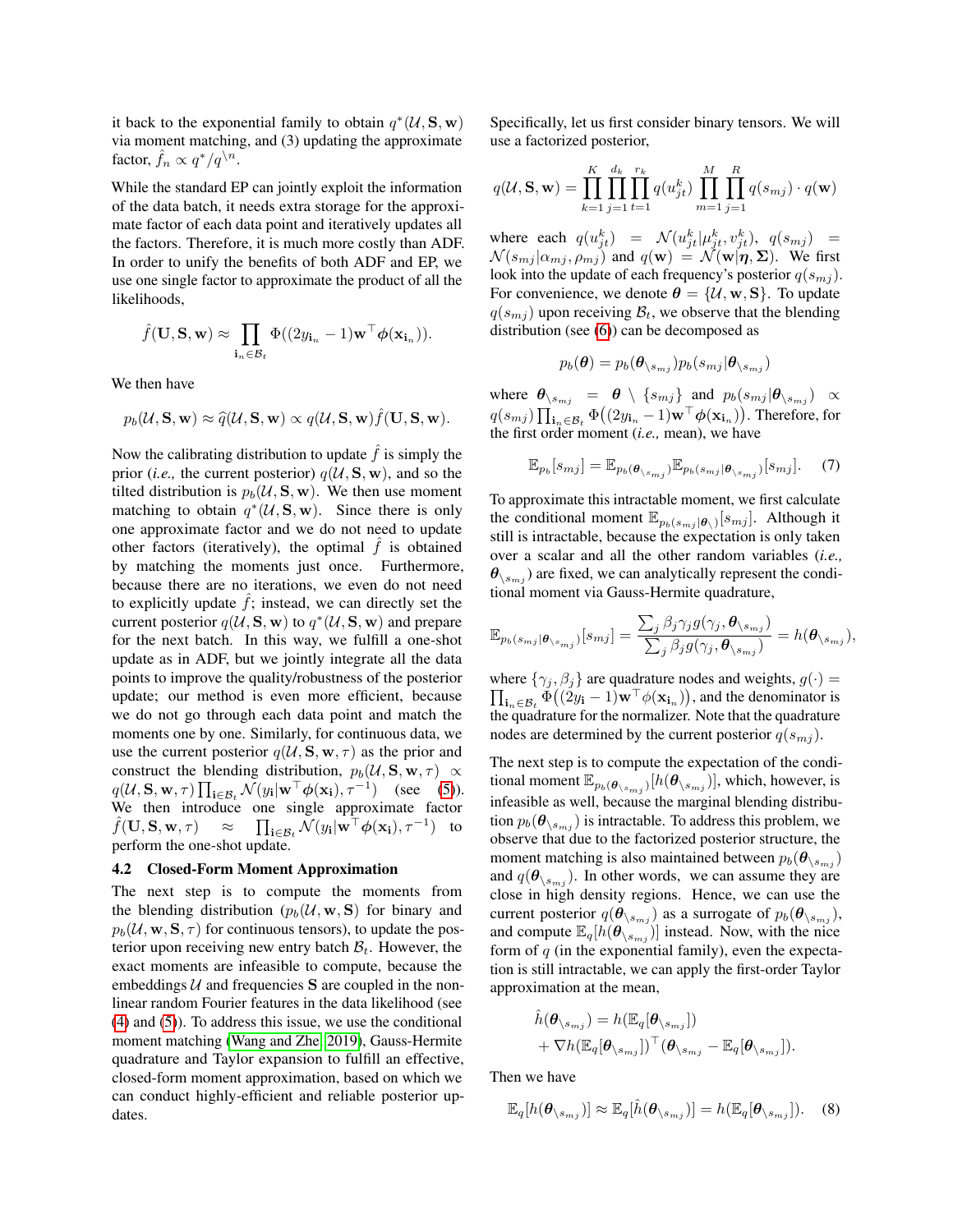We can use the same approach to compute the second order moment. Therefore, to approximate the moments of  $s_{mi}$ , we only need to represent the conditional moment by quadrature formulas, and replace all the other random variables inside the quadrature by the mean of their current posterior. This is analytical and straightforward. Note that although we can also use the second-order Taylor expansion, we did not find improvement in the experiments. Similarly, we can compute the first/second moments of all elements  $\mathcal U$  and update each  $\{q(u_{jt}^k)\}\)$  accordingly.

Now we look at  $q(\mathbf{w})$ . If we choose a fully factorized form for  $q(\mathbf{w})$ , we can apply the same approach to update each  $q(w_j)$ . Here we use a joint Gaussian  $q(\mathbf{w}) = \mathcal{N}(\mathbf{w}|\boldsymbol{\eta}, \boldsymbol{\Sigma})$  to preserve the posterior correlations and to further enhance the inference quality. To achieve a closed-form update, we observe that the likelihood of each data point,  $\Phi((2y_{i_n} - 1)\mathbf{w}^\top \boldsymbol{\phi}(\mathbf{x}_{i_n}) =$  $\int \mathcal{N}(z_i | \mathbf{w}^\top \boldsymbol{\phi}(\mathbf{x}_{i_n}), 1) \mathbb{1}(z_i(2y_i - 1) \ge 0) dz_i$  where  $\mathbb{1}(\cdot)$ is the indicator function. Therefore, we can augment the blending distribution and obtain  $p_b(\mathcal{U}, \mathcal{S}, \mathbf{w}, \mathbf{z}) =$  $q(\mathcal{U}, \mathcal{S}, \mathbf{w})\overline{\mathcal{N}}(\mathbf{z}|\mathbf{\Phi w}, \mathbf{I}) \prod_{\mathbf{i} \in \mathcal{B}_t} \mathbb{1}(z_{\mathbf{i}}(2y_{\mathbf{i}}-1) \geq 0)$  where  $\mathbf{z} = [z_{\mathbf{i}_1}, \dots, z_{\mathbf{i}_N}]$  and  $\mathbf{\Phi} = [\phi(\mathbf{x}_{\mathbf{i}_1}), \dots, \phi(\mathbf{x}_{\mathbf{i}_N})]^\top$ . We then derive the conditional moments of w based this augmented distribution, which is analytically tractable,

$$
\mathbb{E}(\mathbf{w}|\boldsymbol{\theta}_{\setminus\mathbf{w}}) = (\boldsymbol{\Sigma}^{-1} + \boldsymbol{\Phi}\boldsymbol{\Phi}^{\top})^{-1}(\boldsymbol{\Phi}\mathbf{z} + \boldsymbol{\Sigma}^{-1}\boldsymbol{\mu}),
$$
  

$$
\mathbb{E}(\mathbf{w}\mathbf{w}^{\top}|\boldsymbol{\theta}_{\setminus\mathbf{w}}) = (\boldsymbol{\Sigma}^{-1} + \boldsymbol{\Phi}\boldsymbol{\Phi}^{\top})^{-1} + \mathbb{E}(\mathbf{w}|\boldsymbol{\theta}_{\setminus\mathbf{w}})\mathbb{E}(\mathbf{w}|\boldsymbol{\theta}_{\setminus\mathbf{w}})^{\top}.
$$
 (9)

Note that now  $\theta_{\setminus w} = \{S, \mathcal{U}, z\}$ . To compute the moments, we first calculate  $\mathbb{E}_{p_b}(\mathbf{z})$  via conditional moment matching again. We derive each  $\mathbb{E}_{p_b}(z_i | \mathcal{U}, \mathcal{S}, \mathbf{w})$  under  $p_b(\mathbf{z}_i | \mathbf{w}, \mathcal{U}, \mathbf{S}) \propto \mathcal{N}(z_i | \boldsymbol{\phi}(\mathbf{x_i})^\top \mathbf{w}, 1) \mathbb{1}(z_i(2y_i - 1) \geq 0)$ and then replace each frequency  $s_{mj}$ , each latent factor  $u_{jt}^k$  and w with their current posterior mean. This is equivalent to taking the expectation of the first Taylor approximation of the conditional mean (see [\(8\)](#page-4-0)). Next, we substitute  $\mathbb{E}_{p_b}(\mathbf{z})$  and  $\mathbb{E}_q(\mathcal{U})$  and  $\mathbb{E}_q(\mathcal{S})$  for  $\mathbf{z}, \mathcal{S}$  and U, respectively into the conditional moments of w in  $(9)$ to obtain the approximate moments and to update  $q(\mathbf{w})$ .

For efficiency, we compute all the required moments in parallel and obtain the new posteriors  $\{q(u_{jt}^k), q(s_{mj}), q(\mathbf{w})\}$  simultaneously.

The posterior update for continuous data are similar. We use the following factorized posterior,  $q(\mathcal{U}, \mathbf{S}, \mathbf{w}, \tau) =$  $\prod_{k=1}^K \prod_{j=1}^{d_k} \prod_{t=1}^{r_k} q(u_{jt}^k) \prod_{m=1}^M \prod_{j=1}^R q(s_{mj}) q(\mathbf{w}) q(\tau),$ where each  $q(u_{jt}^k)$  and  $q(s_{mj})$  is a scalar Gaussian,  $q(\tau) = \text{Gamma}(\tau | c, d) \text{ and } q(\mathbf{w}) = \mathcal{N}(\mathbf{w} | \boldsymbol{\eta}, \boldsymbol{\Sigma}).$ The conditional moments for w are the same as [\(9\)](#page-5-0) except that we replace  $\Phi \Phi^{\top}$  by  $\tau \Phi \Phi^{\top}$  and **Φz** by  $\tau$ **Φy**. The conditional moments of  $\tau$  are  $\mathbb{E}(\tau|\theta_{\setminus \tau}) = (c + \frac{N}{2})/(d + \frac{1}{2}||\mathbf{y} - \Phi \mathbf{w}||^2)$  and

 $\text{Var}(\tau | \theta_{\setminus \tau}) = (c + \frac{N}{2})/(d + \frac{1}{2} ||\mathbf{y} - \mathbf{\Phi} \mathbf{w}||^2)^2$ . We then substitute  $\mathbb{E}_q(\theta_{\setminus w})$  and  $\mathbb{E}_q(\bar{\theta}_{\setminus \tau})$  for  $\theta_{\setminus w}$  and  $\theta_{\setminus \tau}$ respectively, to obtain the approximation of the moments, and update  $q(\mathbf{w})$  and  $q(\tau)$  accordingly. The updates for each  $q(u_{jt}^k)$  and  $q(s_{mj})$  are similar to that in the binary case. Finally, our streaming nonlinear decomposition is summarized in Algorithm 1 in the appendix.

#### 4.3 Algorithm Complexity

The time complexity of our algorithm in processing one streaming batch is  $\mathcal{O}\big(N(\sum_k d_k r_k + MR + 4M^2)\big)$  for continuous data. Therefore, the time complexity is proportional to N, the size of the streaming batch. The space complexity is  $\mathcal{O}(\sum_k d_k r_k + MR + M^2)$  for continuous data, which is to store the posteriors for the embeddings, frequencies and feature weights.

## 5 Related Work

<span id="page-5-0"></span>Classical Tucker [\(Tucker, 1966\)](#page-9-11) and CP [\(Harshman,](#page-9-10) [1970\)](#page-9-10) decomposition are multilinear and therefore cannot estimate complex, nonlinear relationships in data. While many other approaches have also been proposed [\(Shashua](#page-9-20) [and Hazan, 2005;](#page-9-20) [Chu and Ghahramani, 2009;](#page-9-0) [Acar et al.,](#page-9-21) [2011;](#page-9-21) [Hoff, 2011;](#page-9-22) [Yang and Dunson, 2013;](#page-9-23) [Rai et al.,](#page-9-24) [2014;](#page-9-24) [Choi and Vishwanathan, 2014;](#page-9-2) [Hu et al., 2015\)](#page-9-25), they are mostly based on Tucker or CP forms. To overcome their limitation, several Bayesian nonparametric decomposition models [\(Xu et al., 2012;](#page-9-26) [Zhe et al., 2015,](#page-9-27) [2016a](#page-9-28)[,b\)](#page-9-3) were recently proposed. These methods use GPs to flexibly estimate a variety of nonlinear relationships in tensors. Our approach adopts the same GP modeling choice as in [\(Zhe et al., 2016b\)](#page-9-3). The standard GP is known to be prohibitively costly for large data. Accordingly, many sparse GP approximations have been proposed, *e.g.,* [\(Schwaighofer and Tresp, 2003;](#page-9-29) [Titsias,](#page-9-7) [2009;](#page-9-7) Lázaro-Gredilla et al., 2010; [Hensman et al., 2013,](#page-9-13) [2017\)](#page-9-31); see an excellent survey in (Quiñonero-Candela [and Rasmussen, 2005\)](#page-9-32). [Zhe et al.](#page-9-3) [\(2016b\)](#page-9-3) used the variational sparse approximation [\(Titsias, 2009;](#page-9-7) [Hensman](#page-9-13) [et al., 2013\)](#page-9-13) to develop a distributed estimation algorithm.

Expectation propagation [\(Minka, 2001\)](#page-9-18) is a powerful approximate posterior inference algorithm that generalizes the assumed-density-filtering (ADF) [\(Boyen and](#page-9-17) [Koller, 1998\)](#page-9-17) and (loopy) belief propagation [\(Murphy](#page-9-33) [et al., 1999\)](#page-9-33). EP uses an exponential-family factor to approximate the likelihood of each data point (and also the prior) in a probabilistic model, and iteratively update each approximate factor by moment matching, which is essentially to minimize a local KL divergence. EP updates are fixed-point iterations to find a stationary point of the corresponding energy function. The updates in ADF can be viewed as EP inference for a model including only one data point. While often being fast and accurate, EP can be troublesome when the moment matching is intractable. While in such cases, importance sampling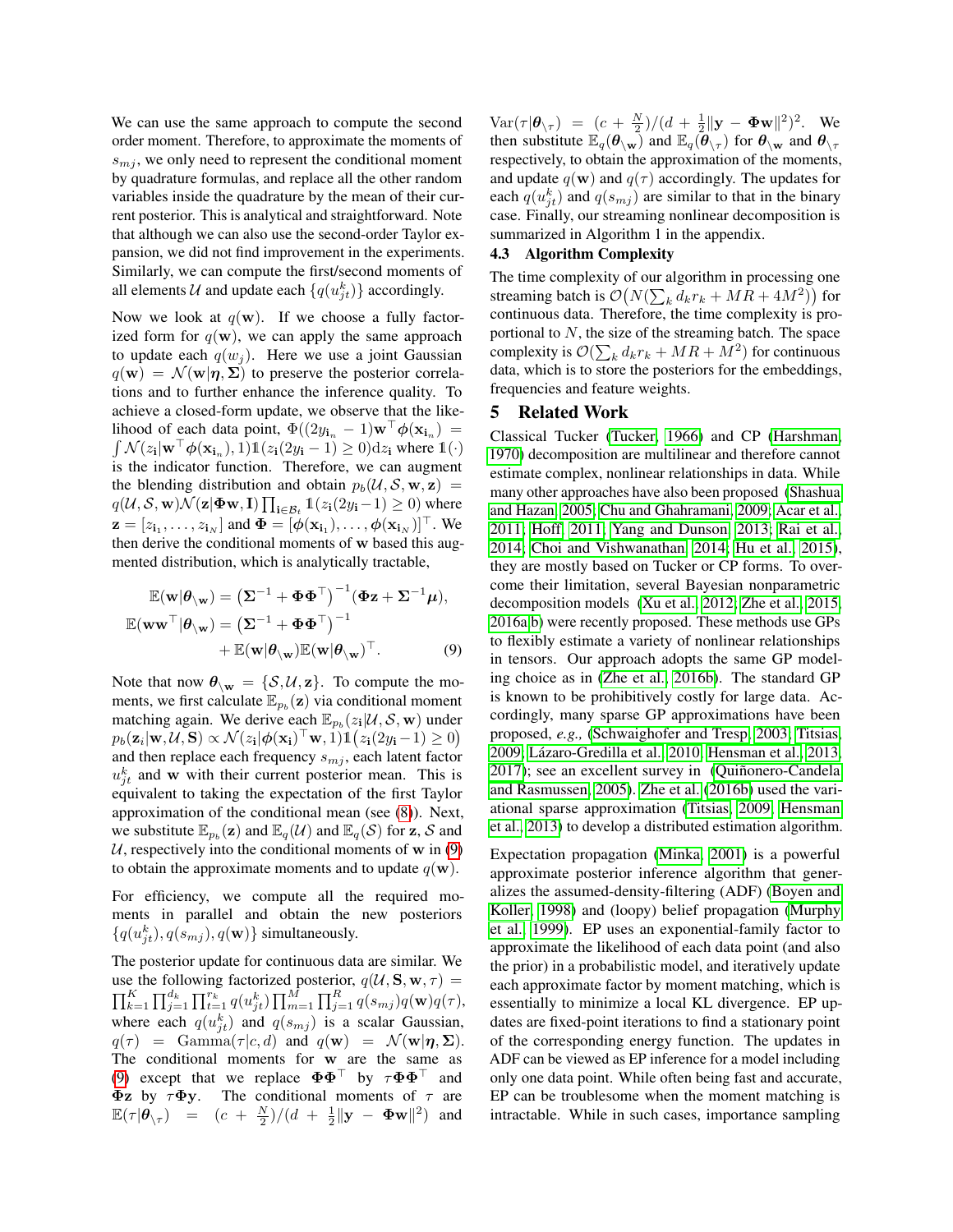is a straightforward solution, it is very inefficient and often unreliable. Recently, [Wang and Zhe](#page-9-19) [\(2019\)](#page-9-19) proposed conditional EP that uses conditional moment matching and Taylor approximations to provide a high-quality, analytical solution. In our work, to improve the quality and efficiency for streaming inference, we extend ADF by approximating the product of all the data likelihoods in each streaming batch with one single factor, so that we only need to perform a one-shot update. To fulfill reliable, closed-form one-shot updates, we then combine conditional moment matching, Gauss-Hermite quadrature and Taylor approximations.

## 6 Experiment

#### 6.1 Predictive Performance

Datasets. For evaluation, we examined SNBTD on four real-world, large-scale datasets. (1) *DBLP* [\(Du et al.,](#page-9-5) [2018\)](#page-9-5), a binary tensor depicting three way bibliography relationships *(author conference, keyword)*. The tensor is  $10,000 \times 200 \times 10,000$ , including  $0.001\%$  nonzero entries. (2) *ACC* [\(Du et al., 2018\)](#page-9-5), a continue tensor of size  $3,000 \times 150 \times 30,000$ , which was extracted from the log of a code repository and records the three-way interactions *(user, action, resource)*. The entry values are the logarithm of the resource access frequencies. The tensor contains 0.9% nonzero entries. (3) *Anime*([https:](https://www.kaggle.com/CooperUnion/anime-recommendations-database) [//www.kaggle.com/CooperUnion/](https://www.kaggle.com/CooperUnion/anime-recommendations-database)

[anime-recommendations-database](https://www.kaggle.com/CooperUnion/anime-recommendations-database)), a twomode binary tensor describing *(user, anime)* preferences (each entry value is whether a user likes an anime or not). The tensor is  $25,838 \times 4,066$  and includes 1, 300, 160 observed entries. (4) *MovieLen1M* ([https:](https://grouplens.org/datasets/movielens/) [//grouplens.org/datasets/movielens/](https://grouplens.org/datasets/movielens/)), a two-mode continuous tensor of size  $6,040 \times 3,706$ , recording *(user, movie)* ratings. There are 1, 000, 209 observed entries.

Competing methods. We compared with the following baselines. (1) POST [\(Du et al., 2018\)](#page-9-5), the state-ofthe-art streaming tensor decomposition algorithm based on a probabilistic CP model. It uses streaming variational Bayes (SVB) [\(Broderick et al., 2013\)](#page-9-6) to perform mean-field posterior updates upon receiving newly observed entries. (2) SVB-NTD, SVB based nonlinear tensor decomposition. It introduces a variational posterior (*i.e.,* fully factorized Gaussian) of the latent embeddings and pseudo inputs in the sparse variational GP framework [\(Hensman et al., 2013\)](#page-9-13) to construct an (intractable) ELBO for streaming inference. It uses the reparameterization trick [\(Kingma and Welling, 2013\)](#page-9-15) and stochastic gradient descent (SGD) to optimize the ELBO. (3) SSGP-NTD, nonlinear tensor decomposition based on the recent streaming sparse GP approximations [\(Bui et al.,](#page-9-8) [2017\)](#page-9-8). Again, it uses SGD to optimize the ELBO. (4) CP-WOPT [\(Acar et al., 2011\)](#page-9-21), a scalable static CP decomposition algorithm implemented with gradient-based optimization. Finally, we also tested our method to process streaming entries one by one. We denote this variant by (5) SNBTD-1.

Parameter Settings. We implemented our methods (SNBTD and SNBTD-1) with Python + Numpy/Scipy library, and SVB-NTD and SSGP-NTD with TensorFlow. For POST, we used the original MATLAB implementation (<https://github.com/yishuaidu/POST>). We set the number of pseudo inputs in SVB/SSGP-NTD and frequencies in our methods to 128. We used Adam [\(Kingma and Ba, 2014\)](#page-9-34) for the stochastic optimization in SVB/SSGP-NTD, for which we set the number of epochs to 100 in processing each streaming batch and chose the learning rate from  $\{10^{-5}, 5 \times 10^{-5}, 10^{-4}, 3 \times$  $10^{-4}, 5 \times 10^{-4}, 10^{-3}, 3 \times 10^{-3}, 5 \times 10^{-3}, 10^{-2}$ } on extra validation datasets. Like our method, SVB/SSGP-NTD used RBF kernel with the length-scale set to 1, which is equivalent to letting any free length-scale parameter be absorbed into the latent embeddings. To compare the running speed, we ran all the methods on a server with 64GB memory and a single Intel i7-9700K CPU.

We first examined the predictive performance of each method after processing all the (accessible) tensor entries. To this end, we sequentially fed a collection of training entries into every streaming decomposition method, each time with a small batch. Then we evaluated the prediction accuracy on the test entries. We fixed the batch size to 256. We used the mean-squared-error (MSE) and area under ROC curves (AUC) for continuous and binary data, respectively. For the static decomposition algorithm CP-WOPT, we ran it on all the training entries. On *DBLP* and *ACC*, we used the same set of training and test entries as in [\(Du et al., 2018\)](#page-9-5), including 320K and 1M training entries for *DBLP* and *ACC* respectively, and 100K test entries for both. We randomly split the observed entries with the training/test ratio being 1/1 and 9/1 on *Anime* and *MovieLen1M*, respectively. For each streaming decomposition algorithm, we randomly shuffled the training entries and then partitioned them into a stream of entry batches. On each dataset, we repeated the test for 5 times and computed the average of MSEs/AUCs and standard deviations. For CP-WOPT, we used a different, random initialization in each test. We varied the rank of the embeddings, namely the dimension of each embedding vector, denoted by r, from  $\{3, 5, 8, 10\}$ . The performance of all the methods is reported in Fig. [1a](#page-7-0)-d.

As we can see, our methods (including both SNBTD and SNBTD-1) outperform all the competing baselines in all the cases and mostly by a large margin. In particular, SNBTD significantly improves upon POST and CP-WOPT — the streaming and static multilinear de-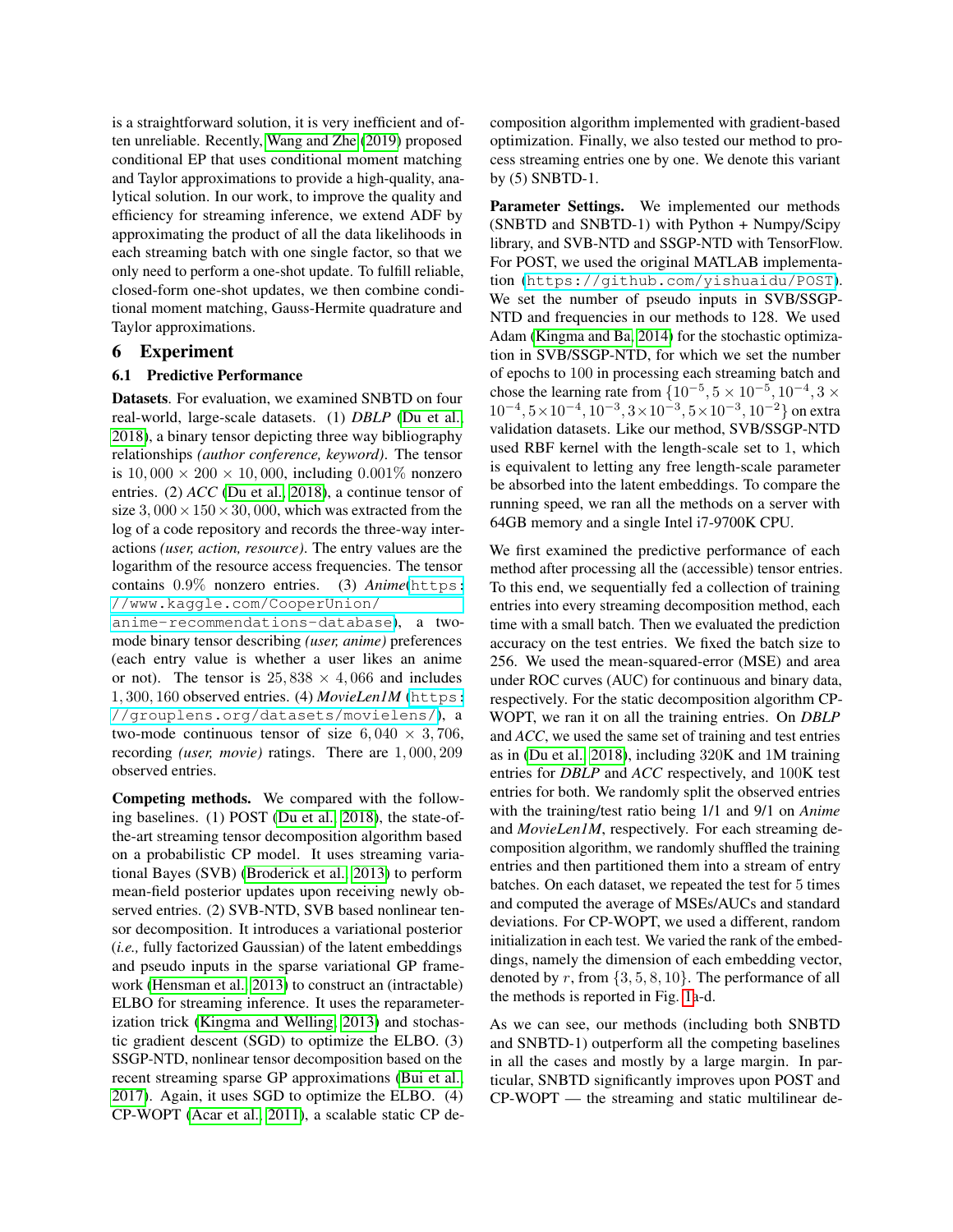<span id="page-7-0"></span>

Figure 1: Predictive performance with different ranks (top row) and streaming batch sizes (bottom row). In the top row, the streaming bath size is fixed to 256; in the bottom row, the rank is fixed to 8. The results are averaged over 5 runs.

<span id="page-7-1"></span>

Figure 2: Running prediction accuracy along with the number of processed streaming batches. The batch size was fixed to 256.

<span id="page-7-2"></span>

Figure 3: Running time with different streaming batch sizes. The rank was set to 3 and 8 in the top and bottom rows, respectively.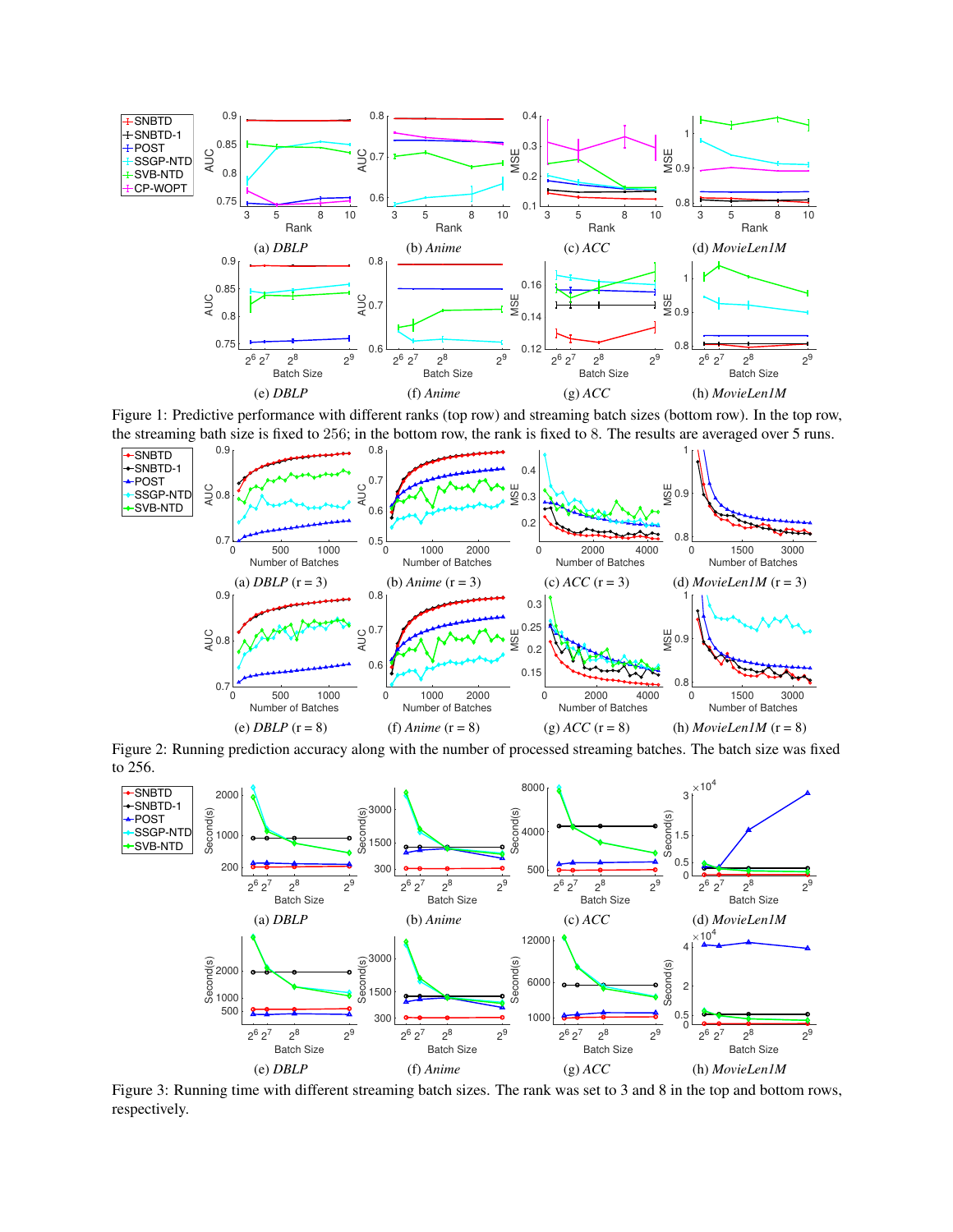compositions, confirming the advantages of the nonlinear decomposition. It is interesting to see that CP-WOPT is much worse than POST on *ACC* and *MovieLen1M*. The reason might be CP-WOPT converged to poor local optimums. Generally, SVB/SSGP-NTD are far worse than our methods, and in many cases even worse than POST (see Fig. [1b](#page-7-0),c and d). This might be due to the inferior/unreliable stochastic posterior updates. Lastly, SNBTD and SNBTD-1 achieved almost the same prediction accuracy on binary tensors (see Fig. [1a](#page-7-0) and b; their curves overlap) and close MSEs on *MovieLen1M*. But on *ACC*, SNBTD achieved significantly smaller MSEs than SNBTD-1 (see Fig. [1c](#page-7-0),  $p < 0.05$ ). This demonstrates the benefit of our one-shot update (Sec. [4.1\)](#page-3-3) that jointly integrates all the entries in each streaming batch, rather than one by one, to further improve the quality of posterior updates.

Second, we examined how the predictive performance of the streaming methods varies along with the size of the streaming batches. To this end, we set the rank of the embeddings to 8, and tested with the batch size from  $\{2^6,$  $2^7$ ,  $2^8$ ,  $2^9$ }. Similarly as above, we randomly shuffled the training entries to generate the sequence of streaming batches. On each dataset, we repeated the test for 5 times, and calculated the average MSE/AUC and their standard deviations. We show the results in Fig. [1e](#page-7-0)-h. It can be seen that SNBTD and SNBTD-1 consistently outperform all the competing methods by a large margin. The prediction accuracy of SNBTD-1 is close to SNBTD on *DBLP* and *Anime* (Fig. [1e](#page-7-0) and f), slightly worse than SNBTD on *MovieLen1M* (Fig. [1h](#page-7-0)), and significantly worse on *ACC* (Fig. [1g](#page-7-0)). Therefore, the results further confirm the advantage of our nonlinear streaming decomposition and one-shot posterior updates.

#### 6.2 Prediction Accuracy On the Fly

Next, we evaluated the dynamic performance of the streaming decomposition. To do so, on each dataset, we randomly generated a stream of training batches, upon which we ran each streaming decomposition approach and tested the prediction accuracy after each batch was processed. We set the batch size to 256 and tested with the rank  $r = 3$  and  $r = 8$ . The running MSE/AUC of each method is shown in Fig. [2.](#page-7-1) Note that in Fig. [2d](#page-7-1) and h, we did not show the results of SVB/SSGP-NTD and SVB-NTD respectively, because their performance is much worse than all the other methods. In general, all the methods improved their prediction accuracy with more and more batches, showing increasingly better estimations of the embeddings. However, our methods (SNBTD and SNBTD-1) always obtained the best AUC/MSE throughout the running, except at the very beginning stage on *Anime*. SNBTD is in general better than or almost the same as SNBTD-1. In addition, we can see that the trend of our methods is much smoother than that of SVB/SSGP-NTF; so are POST that employs analytical, mean-field updates. This might be because the stochastic updates in SVB/SSGP-NTF are unstable and unreliable. Note that while the curves of SNBTD-1 and SNBTD are equally smooth on the other datasets, on *ACC* (Fig. [2c](#page-7-1) and g), the curve of SNBTD-1 vibrates much more and the trend of SNBTD is still quite smooth. It implies that our one-shot update can be more robust/stable than the one by one fashion in streaming inference.

#### 6.3 Running Speed

Finally, we examined the efficiency of our methods in terms of running speed. To this end, on each dataset, we varied the size of streaming batches from  $\{2^6, 2^7, 2^8, 2^9\}$ and reported the running time of each method to finish the streaming decomposition. We tested with the rank from {3, 8}. As shown in Fig. [3,](#page-7-2) SNBTD nearly always spent the least time, except that on *DBLP*, SNBTD took a little bit more than POST. Note that the mean-field updates of POST for multilinear decomposition are much simpler. We can see that due to the iteration-free nature, the running time (or the speed) of our methods is relatively constant to the batch size. By contrast, the competing approaches require iterative updates toward convergence and their speeds can vary much. For instance, on *DBLP*, *Anime* and *ACC*, POST converges fast with each rank and batch size setting, but on *MovieLen1M*, POST converges much slower in larger batches when  $r = 3$  (see Fig. [3d](#page-7-2)). The running time of SSGP/SVB-NTD decreases with larger streaming batches. The reason is that smaller batches need more streaming updates and incurs more frequent execution of the computation graphs in TensorFlow. The loading and running of the graph dominated the cost while the kernel/matrix computation on different sizes of small batches turned out to make little difference. Lastly, while often achieving close predictive performance to SNBTD, SNBTD-1 is much slower. Overall, SNBTD gains 3-8x speed up as compared with SNBTD-1. Therefore, it demonstrates that our one-shot update not only improves the quality of the streaming posterior inference, but also saves the computation (*i.e.,* moment matching) and greatly accelerates the decomposition.

# 7 Conclusion

We have presented SNBTD, a streaming nonlinear Bayesian tensor decomposition method. Based on a spectrum GP decomposition model, SNBTD can integrate all the entries in each streaming batch to perform one-shot, closed-form posterior updates. Experiments on real-world applications have demonstrated the advantage of SNBTD in both prediction accuracy and running efficiency.

#### Acknowledgement

This work was supported by the NSF IIS-1910983.